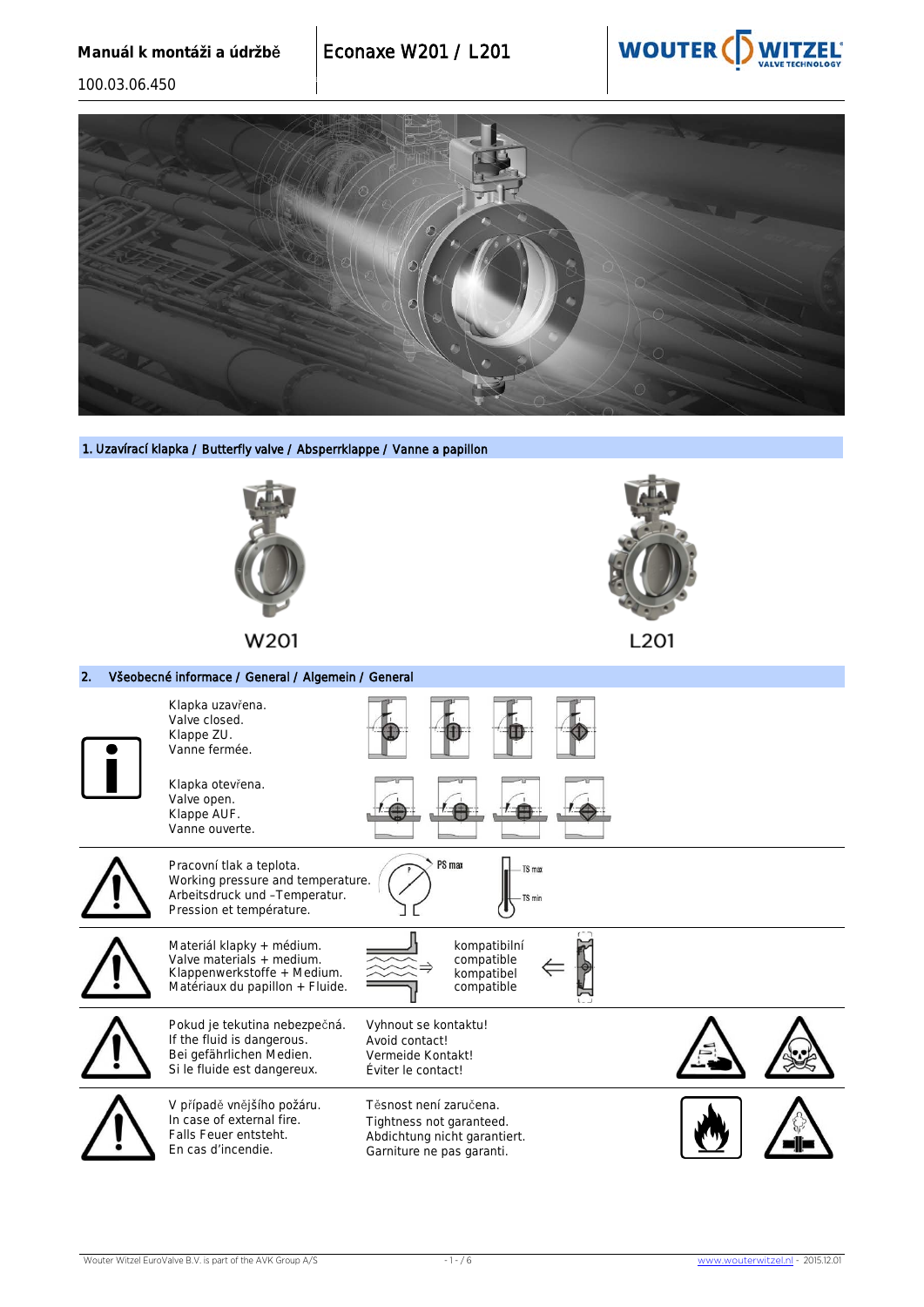## **Manuál k montáži a údržbě** Econaxe W201 / L201



| 100.03.06.450 |                                                                                                                                     |                                                                                                                                                                                                                                                                                                                        |
|---------------|-------------------------------------------------------------------------------------------------------------------------------------|------------------------------------------------------------------------------------------------------------------------------------------------------------------------------------------------------------------------------------------------------------------------------------------------------------------------|
|               | V případě výbušného prostředí.<br>In case of explosive atmosphere.<br>Falls explosive Atmosphäre.<br>En cas d'atmosphère explosive. | Uzemnit těleso - Vyžaduje se pravidelná kontrola vodivosti.<br>Body earthen - Periodical conductivity check required.<br>Das Gehause erden - Periodisch Widerstand testen.<br>Chemise mettre à la terre - Périodique contrôler le conduction.                                                                          |
| З.            | Skladování / Storage / Lagerung / Stockage                                                                                          |                                                                                                                                                                                                                                                                                                                        |
|               | Prostředí.<br>Environment.<br>Umgebung.<br>Environnement.                                                                           | Suché + chladné + tmavé + čisté.<br>$Dry + cool + dark + clean.$<br>Trocken + kühl + dunkel + sauber.<br>Sec + frais + à l'abri de la lumière + propre.                                                                                                                                                                |
|               | Pozice disku.<br>Disc position.<br>Position Klappenscheibe.<br>Position du papillon.                                                | Disk úplně uzavřen.<br>Disc fully closed.<br>Klappe muss vollständig geschlossen sein.<br>Vanne à papillon complètement fermé.                                                                                                                                                                                         |
|               | Doprava / Handling / Transport / Transport                                                                                          |                                                                                                                                                                                                                                                                                                                        |
|               | Při zvedání.<br>When lifting.<br>Beim Heben.<br>En cas de levage.                                                                   | Používejte správné vybavení.<br>Use correct equipment.<br>Geeignetes Hebewerkzeug verwenden.<br>Utiliser les moyens appropriés.                                                                                                                                                                                        |
| 5.            | Kontrola / Inspection / Kontrolle / Inspection                                                                                      |                                                                                                                                                                                                                                                                                                                        |
|               | Vhodné protipříruby.<br>Suitability for pipe flanges.<br>Geeignet für Rohrflansche.<br>Type de brides acceptées.                    |                                                                                                                                                                                                                                                                                                                        |
|               | Rozměry přírub.<br>Dimensions of pipe flange.<br>Abmessungen der Flansche.<br>Dimensions des brides.                                | W201/L201<br>D1<br>DN<br>DN<br>D1<br>DN<br>D1<br>50<br>46.5<br>125<br>122.8<br>300<br>299.7<br>65<br>58.5<br>150<br>149.9<br>350<br>329.9<br>80<br>73.2<br>200<br>197.9<br>400<br>381.3<br>250<br>96.4<br>249.3<br>100                                                                                                 |
|               | Těsnicí plocha příruby.<br>Sealing face of pipe flange.<br>Dichtfläche des Rohrflansches.<br>Portée de bride en contact.            | NE:<br>otřepy, radiální drážky, svary, ostré hrany, olej.<br>NO:<br>burrs, radial grooves, weld spatters, sharp edges, oil.<br>KEINE:<br>Beschädigungen, Radialrillen, Schweissperlen,<br>scharfe Ecken, Öl- oder Schmierstoffe.<br>PAS DE: dégâts, rainures radiales, projections de soudure, arêtes<br>vives, huile. |
|               | Vnitřek klapky.<br>Valve interior.                                                                                                  | Bez poškození a nečistot.<br>No damage and foreign matter.                                                                                                                                                                                                                                                             |
|               | Innenteile der Klappe.<br>Intérieur du clapet.                                                                                      | Keine Beschädigung und Fremdkörper.<br>Pas de dégâts ni de corps étrangers.                                                                                                                                                                                                                                            |

Viz [www.wouterwitzel.nl p](http://www.wouterwitzel.nl/)ro použité délky šroubů. See [www.wouterwitzel.nl](http://www.wweurovalve.nl/) for to be used bolting lengths. Siehe [www.wouterwitzel.n](http://www.wweurovalve.nl/)l für zu verwenden Bolzlängen. Voir **[www.wouterwitzel.nl](http://www.wweurovalve.nl/)** pour longueur de boulon.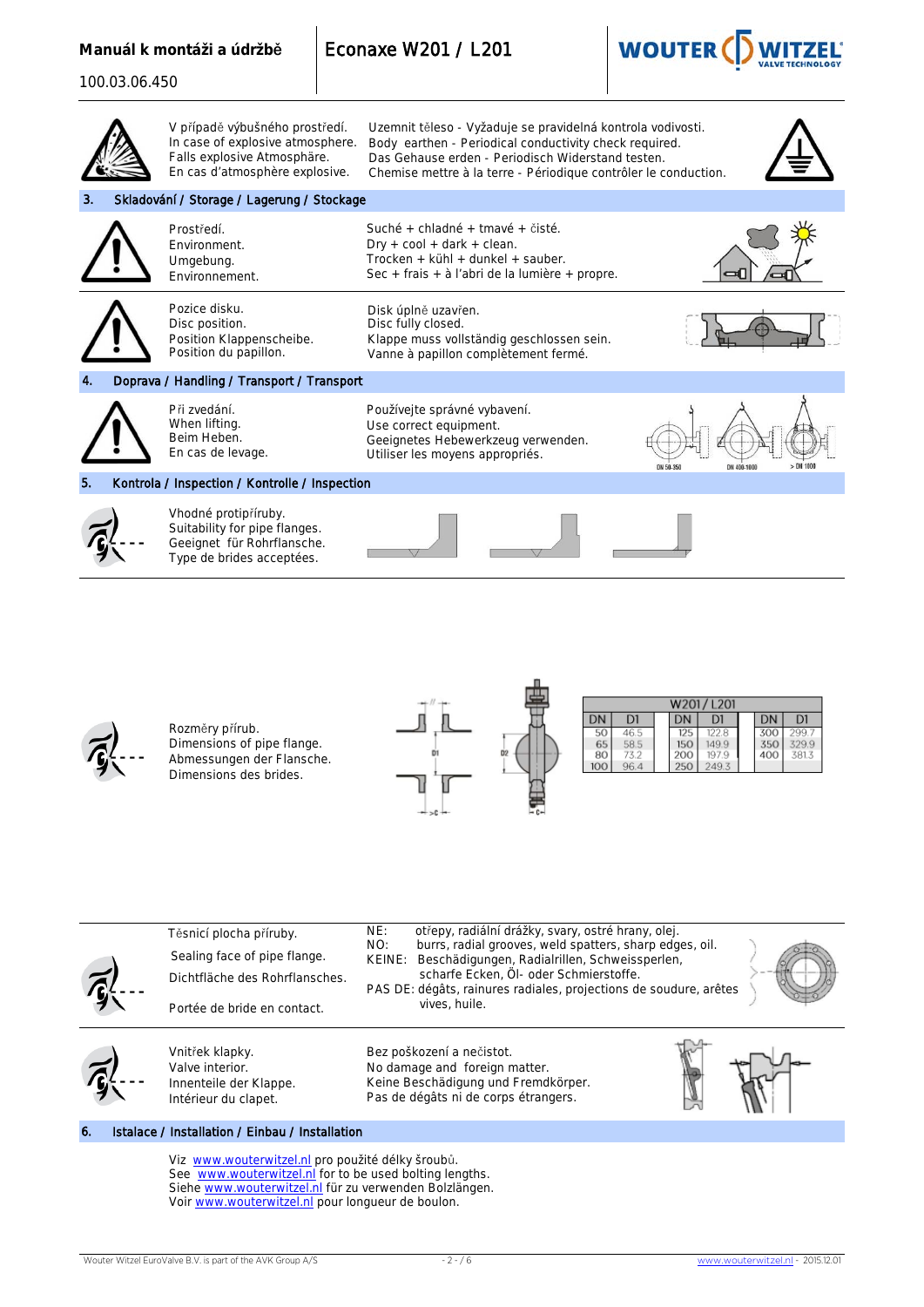|  |  |  | Manuál k montáži a údržbě |  |  |  |
|--|--|--|---------------------------|--|--|--|
|--|--|--|---------------------------|--|--|--|

**Econaxe W201 / L201** 



100.03.06.450

| Směr toku.<br>Direction of flow.<br>Strömungsrichtung.<br>Sens du fluide.                                                                        | Dle směru šipky.<br>According arrow.<br>Entsprechend Pfeilrichtung.<br>Selon flèche.                                                                                                                                                                          |    |
|--------------------------------------------------------------------------------------------------------------------------------------------------|---------------------------------------------------------------------------------------------------------------------------------------------------------------------------------------------------------------------------------------------------------------|----|
| Pozice hřídele.<br>Shaft position.<br>Wellen Position.<br>Position d'axe.                                                                        | Hřídel klapky by měla být svislá.<br>Valve shaft should be horizontal.<br>Welle sollte horizontal stehen.<br>Respecter l'alignement.                                                                                                                          |    |
| Přírubová těsnění.<br>Flange gaskets.<br>Flanschdichtungen.<br>Joints de bride.                                                                  | Plochá těsnění (např. EN1514/1, IBG) ASME B16.5.<br>Flat gaskets (e.g. EN1514/1, IBG) ASME B16.5.<br>Flachdichtungen (z.B. EN1514/1, IBG) ASME B16.5.<br>Plan de joints (p.e. EN1514/1, IBG) ASME B16.5.                                                      |    |
| Centrování.<br>Centring.<br>Zentrierung.<br>Centrage.                                                                                            | Instalace v ose potrubí.<br>Installation in the centre of the pipe.<br>Einbau mittig in Rohrleitung / Flansch.<br>Installer au centre de la conduite.                                                                                                         |    |
| Utažení šroubů.<br>Tightening of bolts.<br>Festziehen der Bolzen.<br>Serrage des boulons.                                                        | Podle schématu.<br>Criss-cross fashion.<br>Über Kreuz gemäß Schema.<br>Serrage en croix.                                                                                                                                                                      |    |
| Utahovací moment.<br>Tightening torque.<br>Anzugmoment.<br>Couple de serrage.                                                                    | V souladu s požadavkem na těsnění použitých přírubových těsnění.<br>In accordance with sealing requirement of the used flange gaskets.<br>Gemäß Dichtung Empfehlungen der Flansch Packungen.<br>Utiliser un liquide de rinçage compatible avec les matériaux. |    |
| Svařování přírub.<br>Welding of flanges.<br>Schweißen der Flansche.<br>Soudure des brides.                                                       | Vyvarujte se přehřátí klapky.<br>Avoid overheating of the valve.<br>Überhitzung der Klappe vermeiden.<br>Prévenir la surchauffe de la vanne.                                                                                                                  |    |
| 7. Obsluha   Operation   Inbetriebnahme   Operation                                                                                              |                                                                                                                                                                                                                                                               |    |
| Vůle disku v potrubí.<br>Disc to pipe clearance.<br>Spiel zwischen Klappe und Leitung.<br>Jeu entre papillon et conduit.                         | Otevírejte a zavírejte ručně.<br>Open and close by manual operation.<br>Von Hand öffnen und schließen.<br>Ouvrir et fermer à la main.                                                                                                                         |    |
| Elektrické součásti.<br>Electrical components.<br>Elektrische Komponente.<br>Composants électriques.                                             | Zkontrolujte vhodnost stupně krytí IP.<br>Check that the IP marking is correct.<br>Kontrolle ob IP Kennzeichnung richtig ist.<br>Contrôlez si le marquage IP est correct.                                                                                     | IP |
| Ovládání (volitelné).<br>Actuator (optional).<br>Antrieb (Option).<br>Actionneur (option).                                                       | Připojte podle doporučení výrobce.<br>Connect according to manufacturer's installation instruction.<br>Anschließen gemäß Herstelleranleitung.<br>Raccorder suivant les instructions du constructeur.                                                          |    |
| Ventil s ovládáním.<br>Valve with actuator.<br>Absperrklappe mit Antrieb.<br>Vanne a Papillon avec actionneur.                                   | Nedotýkejte se disku.<br>Do not touch the disc.<br>Klappenscheibe nicht berühren.<br>Ne pas toucher le papillon.                                                                                                                                              |    |
| Při proplachování potrubí.<br>When flushing the pipe.<br>Beim Spülen der Leitung.<br>Lors du rinçage du conduit.                                 | Používejte vždy kapalinu vhodnou pro materiál klapky.<br>Use a material compatible rinsing fluid.<br>Nur geeignete Spülmittel verwenden.<br>Utiliser un liquide de rinçage compatible avec les matériaux.                                                     |    |
| Tlaková zkouška při p > PN.<br>System pressure test at $p > PN$ .<br>Systemdruckprüfung mit p > PN.<br>Essai en pression du système avec p > PN. | Ventil vždy v otevřené poloze.<br>Valve always open.<br>Absperrklappe immer geöffnet.<br>Vanne toujours ouverte.                                                                                                                                              |    |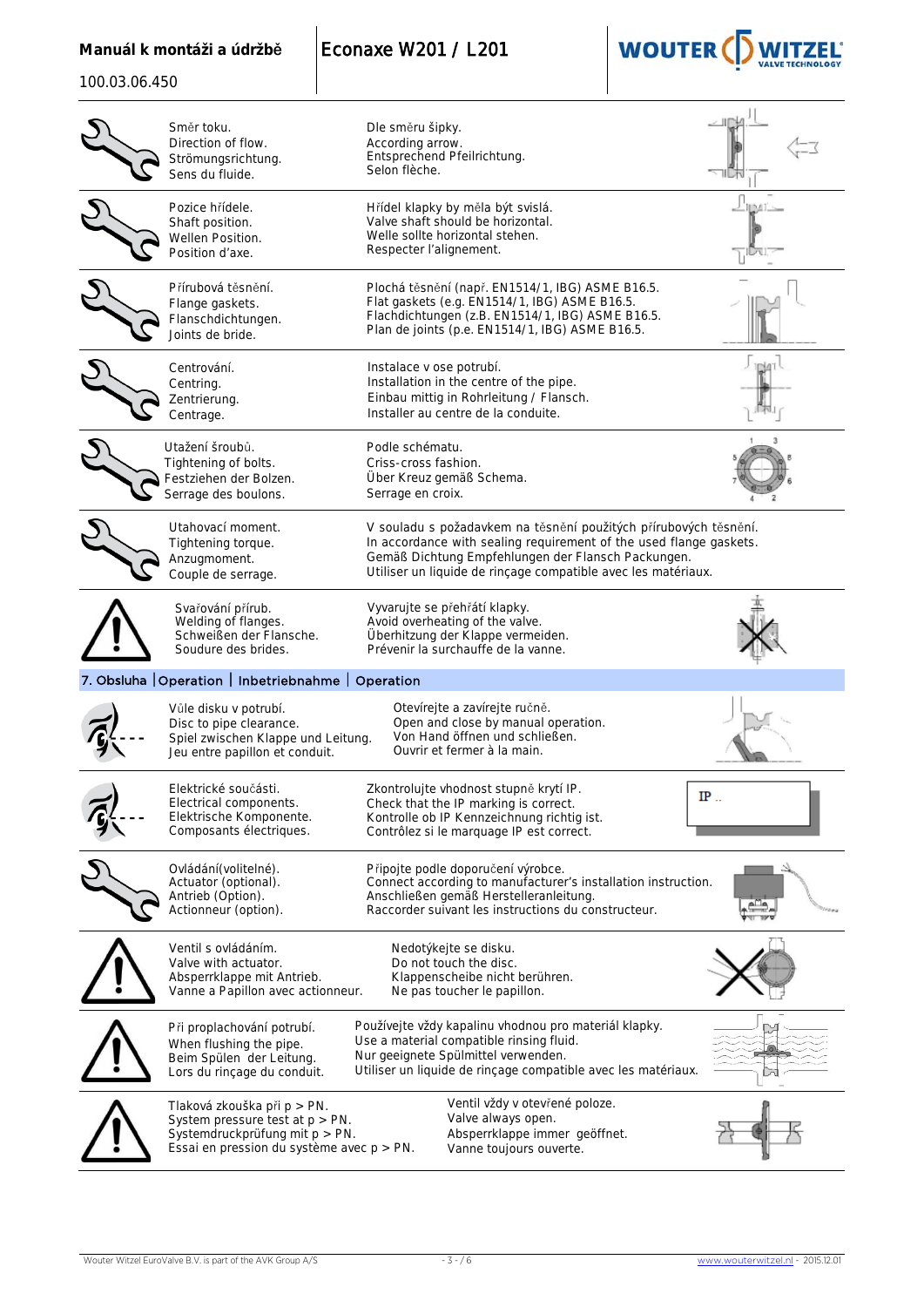Manuál k montáži a údržbě **Econaxe W201 / L201** 



100.03.06.450

|           | Pro ventily běžně uzavřené.<br>For normally closed valve.<br>Bei normal geschlossene Klappe.<br>Près de normal de vanne fermé. | Proveďte zkoušku ovladače minimálně jednou měsíčně pro ověření síly signálu.<br>With actuator minimal operating once a mounth to avoid jamming.<br>Mit Antrieb mindestens 1 x pro Monat öffnen und schliessen damit sie nicht verklebt.<br>Au moins 1 fois en mois actionner de façon à ne pas coller.                                                                                                                                                                                                                                                                                                                                                                                                                                                                                                                                                                                                                    |     |
|-----------|--------------------------------------------------------------------------------------------------------------------------------|---------------------------------------------------------------------------------------------------------------------------------------------------------------------------------------------------------------------------------------------------------------------------------------------------------------------------------------------------------------------------------------------------------------------------------------------------------------------------------------------------------------------------------------------------------------------------------------------------------------------------------------------------------------------------------------------------------------------------------------------------------------------------------------------------------------------------------------------------------------------------------------------------------------------------|-----|
| 8. Údržba | Maintenance   Wartung   Maintenance                                                                                            |                                                                                                                                                                                                                                                                                                                                                                                                                                                                                                                                                                                                                                                                                                                                                                                                                                                                                                                           |     |
|           | Před údržbou.<br>Before maintenance.<br>Vor der Wartung.<br>Avant la maintenance.                                              | Médium.<br>Medium.<br>Medium.<br>Moyen.                                                                                                                                                                                                                                                                                                                                                                                                                                                                                                                                                                                                                                                                                                                                                                                                                                                                                   |     |
|           | Kontrolní body.<br>Inspection points.<br>Prüfpunkte.<br>Réparation si défectuosité.                                            | Funkčnost ovládání, povlak, těsnění, funkčnost, koroze < 1 mm.<br>Lever function, coating, sealing, functionable operation, corrosion < 1 mm.<br>Handhebelfunktion, Gehäusebeschichtung, Abdichtung, Bedienbarkeit, Korrosion < 1 mm.<br>Fonctionnement du levier, revêtement, étanchéité, bon fonctionnement, corrosion < 1 mm.                                                                                                                                                                                                                                                                                                                                                                                                                                                                                                                                                                                          |     |
|           | Opravte, pokud je vadný.<br>Repair when defective.<br>Instandsetzen falls mangelhaft.<br>Réparation si défectuosité.           | Vyměňte klapku a/nebo ovládání nebo použijte náhradní součásti z WWE.<br>Replace valve and/or actuator, or use spare parts from WWE.<br>Auswechseln der Aramatur und/oder Antrieb, nur Original-Ersatzteile von WWE<br>verwenden.<br>Remplacez la vanne a papillon et/ou actionneur, ou utilisez des piece de rechange de                                                                                                                                                                                                                                                                                                                                                                                                                                                                                                                                                                                                 |     |
|           |                                                                                                                                | WWE.                                                                                                                                                                                                                                                                                                                                                                                                                                                                                                                                                                                                                                                                                                                                                                                                                                                                                                                      |     |
|           | Výměna těsnění na hřídeli<br>Replacement shaft gasket                                                                          | - Odstraňte ovládání a nástavec;<br>- Povolte matice na ucpávce a odstraňte ucpávku;<br>- Odstraňte pojistný a plochý kroužek;<br>- Vyměňte staré těsnění za nové. U velkých ventilů je nutné každý<br>kroužek těsnění přitlačit ucpávkou;<br>- Nasaďte zpět pojistný a plochý kroužek;<br>- Nasaďte zpět ucpávku, pružné podložky a našroubujte matky;<br>- Utáhněte matice na ucpávce momentovým klíčem tak, aby byla<br>ucpávka v rovině s ventilem;<br>- Remove handle or actuator and adaptor;<br>- Turn of the gland nuts and remove the gland;<br>- Remove the circlip and the flat ring;<br>- Replace the old for the new gasket. By large valves it is necessarily<br>to push every ring in the valve house with the gland and the gland ring;<br>- Replace the flat ring and the circlip;<br>- Replace the gland and the spring rings and nuts;<br>- Turn the nuts with torque wrench and plane with the valve. |     |
|           | Auswechseln der<br>Stopfbuchspakkung                                                                                           | - Demontieren des Handhebels, Antriebes und Brücke;<br>- Lösen der Schrauben und entfernen des Packung Flansches;<br>- Entfernen der Seeger ringe und des Packung Ringe;<br>- Entfernen der alten Packung und Austausch durch neue Packung.<br>Bei größeren Nennweiten ist es notwendig die Dichtungsring<br>mittels Buchse und Flansche in das Gehäuse zu drücken;<br>- Montage in umgekehrter Reihenfolge, die Muttern müssen<br>gleichseitig mittels eines Drehmomentschlüssels angezogen<br>werden.                                                                                                                                                                                                                                                                                                                                                                                                                   | A=B |
|           | Remplacer des joint                                                                                                            | - Démonter le poignée ou l'actionneur et l'adaptateur.<br>- Démonter les écrous et le bride.<br>- Démonter le cercle.<br>- Remplacer des joint.<br>- Ne pas serrer trop fort, avec clé de serrage dynamométrique                                                                                                                                                                                                                                                                                                                                                                                                                                                                                                                                                                                                                                                                                                          |     |
|           | Výměna ovládání<br>Replace actuator<br>Antrieb neu montieren<br>Démonter d'un actionneur                                       | Správně zarovnat s hřídelí<br>Correctly in line with shaft<br>Korrekt ausrichten mit Welle<br>Contrôler le centrage par rapport à l'axe                                                                                                                                                                                                                                                                                                                                                                                                                                                                                                                                                                                                                                                                                                                                                                                   |     |
|           | Nastavení ovládání<br>Adjust actuator<br>Einstellen Antrieb                                                                    | Ovládání u uzavřené klapky nastavte tak, aby odpovídalo uzavřené<br>poloze.<br>Valve closed to the travel stop; adjust actuator against the end stop.<br>Klappe geschlossen gegen den Anschlag Antrieb montieren in<br>Endstand.                                                                                                                                                                                                                                                                                                                                                                                                                                                                                                                                                                                                                                                                                          |     |
|           | Instituer l'actionneur.                                                                                                        | Remontage d'un actionneur contre crête et la vanne ferme contre<br>crête.                                                                                                                                                                                                                                                                                                                                                                                                                                                                                                                                                                                                                                                                                                                                                                                                                                                 |     |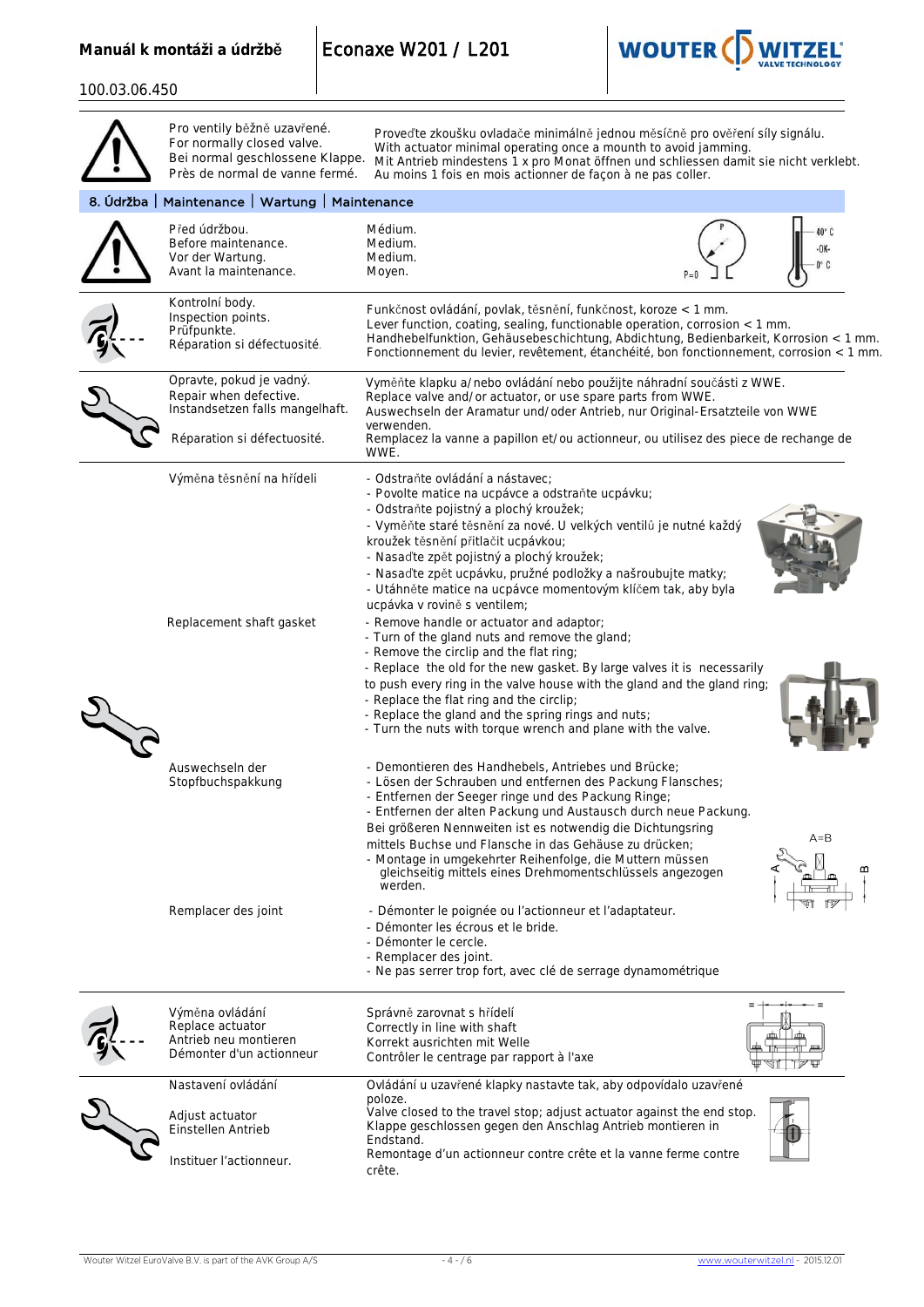100.03.06.450



|  | Výměna těsnění klapky.                                                                       | - Demontujte klapku;<br>- Zkontrolujte, jestli se na sedle nenacházejí nečistoty a otřepy;<br>- Odstraňte pojistný kroužek a staré sedlo disku;<br>- Vyčistěte klapku a nasaďte nové sedlo disku.;<br>- Nasaďte pojistný kroužek a namontujte šrouby. Dotahujte vž-<br>dy postupně šrouby proti sobě. Dbejte na centrování:<br>- Zkontrolujte, jestli se klapka správně otevírá a zavírá. |             |              |             | Standartní sedla<br>Standard disc seats<br>Standard Dichtungen<br>Joints de vanne standard<br>3.03 |
|--|----------------------------------------------------------------------------------------------|-------------------------------------------------------------------------------------------------------------------------------------------------------------------------------------------------------------------------------------------------------------------------------------------------------------------------------------------------------------------------------------------|-------------|--------------|-------------|----------------------------------------------------------------------------------------------------|
|  | Replacement valve seal.                                                                      | - Remove valve from the line:<br>- Check the body seat for burrs;<br>- Remove retaining ring and old disc seat;<br>- Clean valve and replace new disc seat;<br>- Place retaining ring and turn on bolts criss-cross fashion and<br>lock with center:<br>- Open and close valve and check.                                                                                                 |             |              |             | 3.02<br>3.01<br>STANDARD DESIGN<br>3.03<br>3.02                                                    |
|  | Auswechselen der Klappendichtung. - Flansche lösen und Armatur aus der Leitung heraussetzen; | - Kontrolle ob der Sitz beschädigt ist;<br>- Demontage des Klemmringes und der Dichtung;<br>- Säubern der Klappe und einsetzen der neuen Dichtung;<br>- Klemmring aufmontieren und Schrauben uber Kreuz<br>anziehen und mit Körnerpunkt fixieren;<br>- Funktionsprüfung durch Öffnen und Schließen der Armatur.                                                                           |             |              |             | 3.01<br>3.04<br>FIRE SAFE DESIGN                                                                   |
|  | Remplacer des joint des vanne                                                                | - Démonter vanne a conduit:<br>- Contrôler le surface:<br>- Démonter anneau et joint;<br>- Nettoyer vanne et remplacer joint nouveau;<br>- Monter anneau et serrage boulons en croix et fixer;<br>- Ouverte et fermé vanne et contrôler.                                                                                                                                                  |             |              |             |                                                                                                    |
|  |                                                                                              | No Popis<br>RTFE (TH)                                                                                                                                                                                                                                                                                                                                                                     | Description | Beschreibung | Description |                                                                                                    |

Fire Safe (FS)

Náhradní díly na vyžádání. Spare parts on request. Ersatzteile auf Anfrage. Pièces de rechange sur demande.

## 9. Likvidace | After use | Nach Benutzung | Apres utilage



Likvidace produktu. Product disposal. Produkt Entsorgung. Traitement des déchets. S vyřazeným ventilem nakládajte dle platné legislativy. Treatment according local national legislation. Verarbeiten unter Beachtung der örtlichen behördlichen Vorschriften. Traitement selon le législation national sur place.

3.01 Ring RTFE Ring RTFE Ringe RTFE Anneau RTFE 3.02 | Helicoil | Helicoil | Helicoil | Helicoil

 $3.51$  Fire Safe (FS) 3.01 | Ring RTFE | Ring RTFE | | Ringe RTFE | | Annea 3.02 | Helicoil | Helicoil | Helicoil | Helicoil | Helicoil | Helicoil | Helicoil 3.04 Metalen back-up Metal back-up Metal back-up Métal back-up